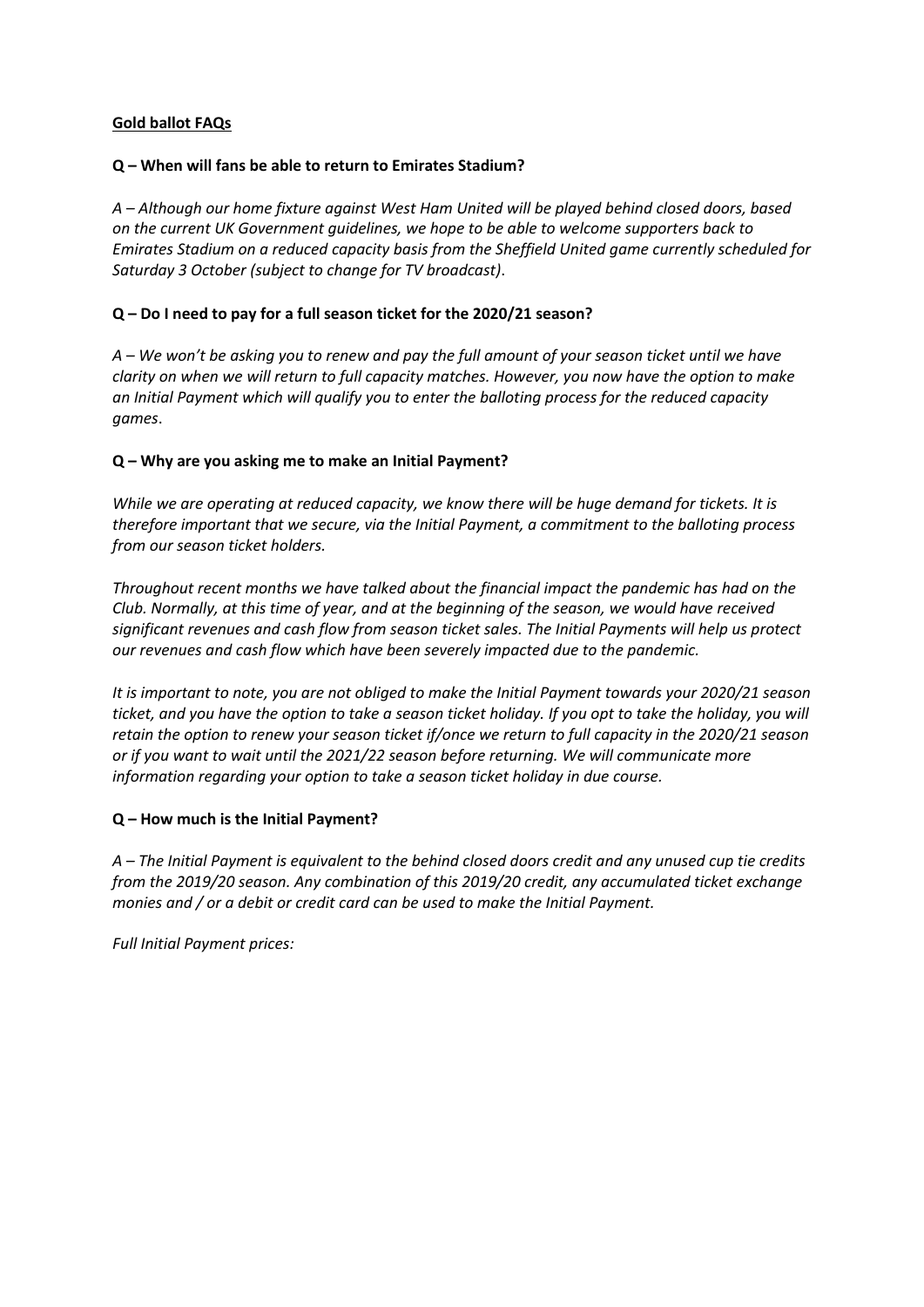| Area                            | <b>Initial Payment Value</b> |
|---------------------------------|------------------------------|
| Family Enclosure - Adult        | £<br>210.14                  |
| Family Enclosure - Cannon       | £<br>90.52                   |
| Family Enclosure - Disabled     | £<br>105.07                  |
| Family Enclosure - Junior       | £<br>68.32                   |
| Family Enclosure - OAP          | 90.52<br>£                   |
| Lower Behind Goal               | £<br>210.14                  |
| Lower Behind Goal - Disabled    | £<br>105.07                  |
| Lower Centre                    | £<br>229.29                  |
| Lower Centre - Disabled         | £<br>114.65                  |
| Lower Corner                    | £<br>210.14                  |
| Lower Corner - Disabled         | £<br>105.07                  |
| Lower Wing                      | £<br>210.14                  |
| Lower Wing - Disabled           | £<br>105.07                  |
| <b>Upper Behind Goal</b>        | £<br>298.06                  |
| Upper Behind Goal - Disabled    | £<br>149.06                  |
| <b>Upper Behind Goal (Back)</b> | £<br>245.54                  |
| <b>Upper Centre</b>             | £<br>417.68                  |
| <b>Upper Centre (Back)</b>      | 316.38<br>£                  |
| Upper Centre (Back) - Disabled  | £<br>158.22                  |
| Upper Centre (No EL)            | £<br>396.42                  |
| <b>Upper Corner</b>             | £<br>280.17                  |
| <b>Upper Corner - Disabled</b>  | £<br>139.87                  |
| <b>Upper NTC</b>                | £<br>316.38                  |
| Upper NTC (Back)                | 280.17<br>£                  |
| Upper NTC (No EL)               | 306.40<br>£                  |
| <b>Upper Wing</b>               | £<br>280.17                  |
| Upper Wing (Back)               | £<br>245.54                  |
| Upper Wing (No EL)              | £<br>280.17                  |

# **Q – How can I make my Initial Payment?**

*A – Gold season ticket holders and premium members should refer to the emails they have received from the Club to follow the payment process.*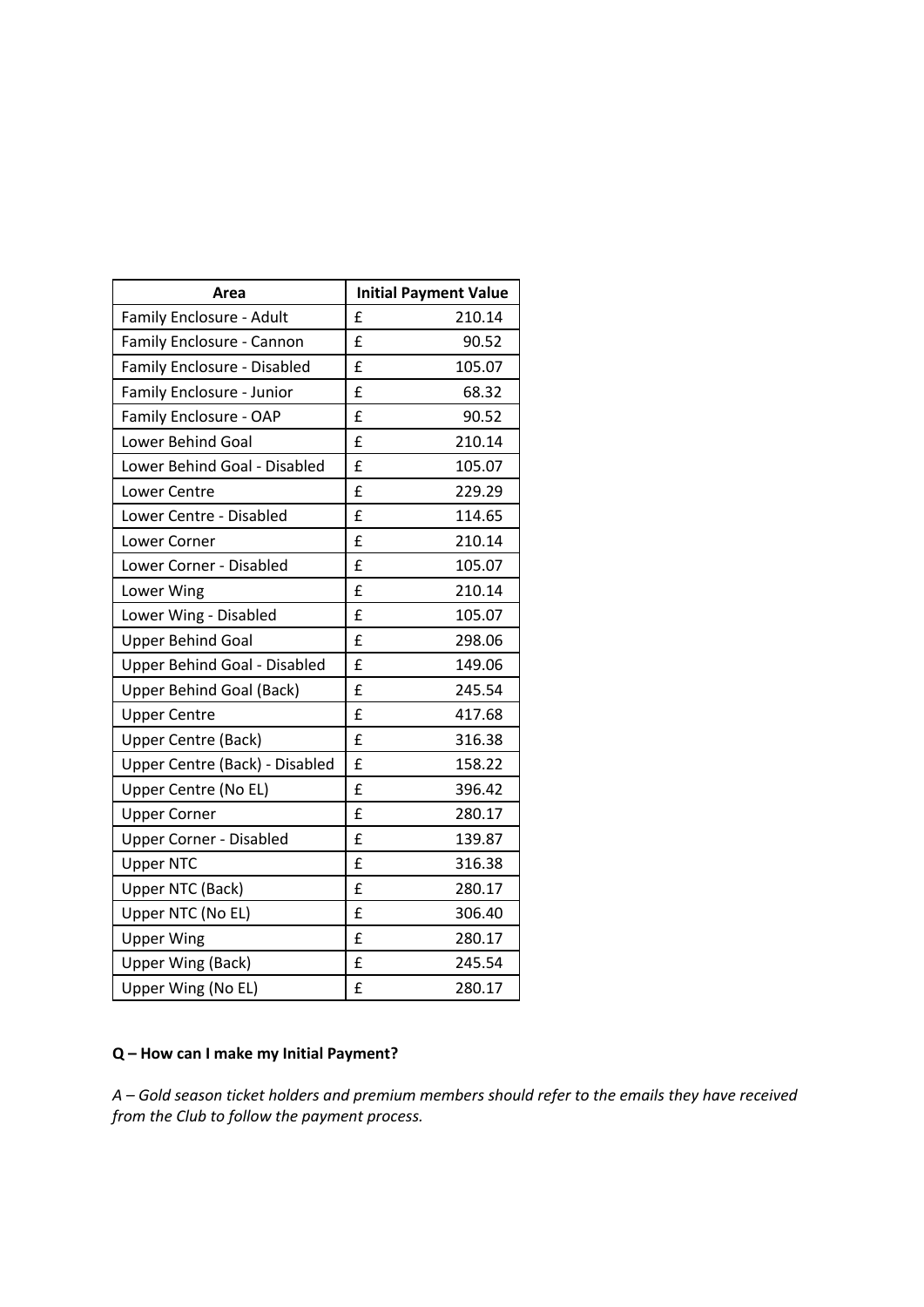*Any combination of your behind closed doors credit and any unused cup tie credits from the 2019/20 season, accumulated ticket exchange monies and / or a debit or credit card can be used to make the Initial Payment.*

## **Q - If I have outstanding Ticket Exchange funds from the 19/20 Season, can I use this to pay for tickets which are issued to me in the ballot?**

*A – No. You are required to enter a payment card when you register which will be charged once you have been assigned seat(s).* 

## **Q – Will my payment card be charged, and the tickets issued automatically for the game I am successful for or will I need to login and complete the purchase?**

*A – Your card will be charged automatically once the ballot has been run and your tickets will be issued simultaneously.*

## **Q – When is the Initial Payment deadline?**

*A – The Initial Payment window is now open and will remain open until 5pm on Thursday 10 September.*

### **Q – Who can enter the ballot?**

*A – Gold season ticket holders and premium members can enter the ballot.*

### **Q – How do I register for the ballot?**

*A – Once you have successfully paid your Initial Payment, you will receive a confirmation email which will include a link to register for the ballot.*

*You can enter the ballot as an individual or as a group of up to four people in general admission areas. It is your responsibility to ensure that your group is adhering to current UK Government guidelines on mixing households.*

#### **Q – How will matches be balloted and how many matches am I likely to attend?**

*A - It's our intention to run each ballot in groups of between 3 and 6 matches. However, we can't confirm this number until we have clarity on the stadium capacity. We're currently estimating that capacity will be between 15 and 25% and we're working with the relevant authorities to confirm this.*

*We want our fans to attend as many matches as possible. At this stage we're working on the assumption that fans are likely to be successful for anywhere between 1 in 3 and 1 in 6 games, subject to availability. We will be able to communicate a more accurate likelihood of success in the ballot once we know the final capacity and how many fans have registered for the ballot*

#### **Q – Can I select which fixture I wish to be balloted for?**

*A – As the capacity at Emirates Stadium will be significantly reduced and the demand is expected to be very high, similar to the way we sell season tickets, we will ballot all home Premier League, UEFA*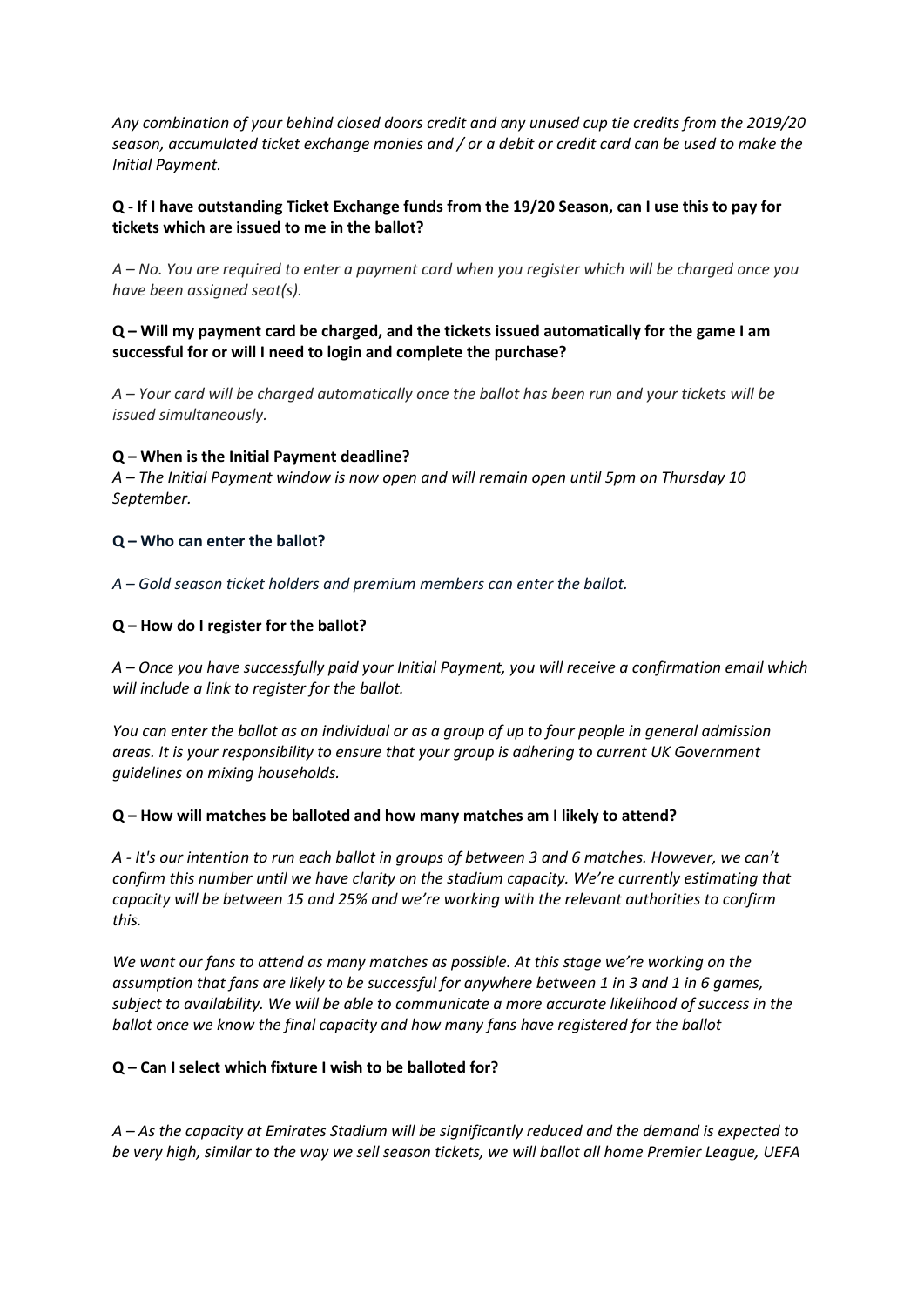*Europa League and Emirates FA Cup fixtures in groups of matches with all members who registered for the ballot included.*

*This means you can't select which fixtures you attend and you will be entered into the ballot for all Premier League, UEFA Europa League and Emirates FA Cup fixtures*.

## **Q – What is the deadline to register for the ballot?**

*A – After making your Initial Payment, you will have a specific window in which you can register for the ballot. The ballot registration window will open at midday on Thursday 3 September and will remain open until 5pm on Monday 14 September.*

## **Q – Can I register with season ticket holders who are situated in alternative areas of the stadium?**

*A – No. We require you to register with Gold members who are situated in your area of the stadium. This is to ensure that we are balloting members as close to their seasonal price point as possible. Applications which do not meet this requirement will be rejected at registration.*

*However, you may still be allocated a seat at an alternative price point during the balloting process for a fixture for which you are successful.* 

### **Q – How will I be notified that I have been successful in the ballot?**

*A – An email will be sent to the registrant with the results of each group of balloted fixtures.* 

## **Q – Can I use my Initial Payment against my season ticket if full renewals open during the 2020/21 season?**

*Our intention is to renew season tickets during the 2020/21 season if the UK Government and Premier League guidelines enable us to return to full capacity. In this scenario, you may use your Initial Payment as a credit against your 2020/21 season ticket. You can also use your Initial Payment against your 2021/22 season ticket if we are not permitted to return to full capacity during the 2020/21 season. Importantly, the Initial Payment is also fully refundable if you later choose not to renew your season ticket for either the 2020/21 or 2021/22 season.*

### **Q – If I do not wish to make the Initial Payment and apply for tickets in the ballot, can I wait and renew my season ticket once we are back to full capacity?**

*A – Yes, you are not obliged to make the Initial Payment towards your 2020/21 season ticket or register for the ballot, and you have the option to take a season ticket holiday. If you opt to take the holiday, you will retain the option to renew your season ticket if/once we return to full capacity in the 2020/21 season or if you want to wait until the 2021/22 season before returning. We will communicate more information regarding your option to take a season ticket holiday in due course.*

## **Q – Do I need to pay my Initial Payment with the members with whom I plan to enter the ballots as a group?**

*A – No, you can pay your Initial Payment as individuals, but if you want to sit together, you are required to register as a group when registering for the ballot.*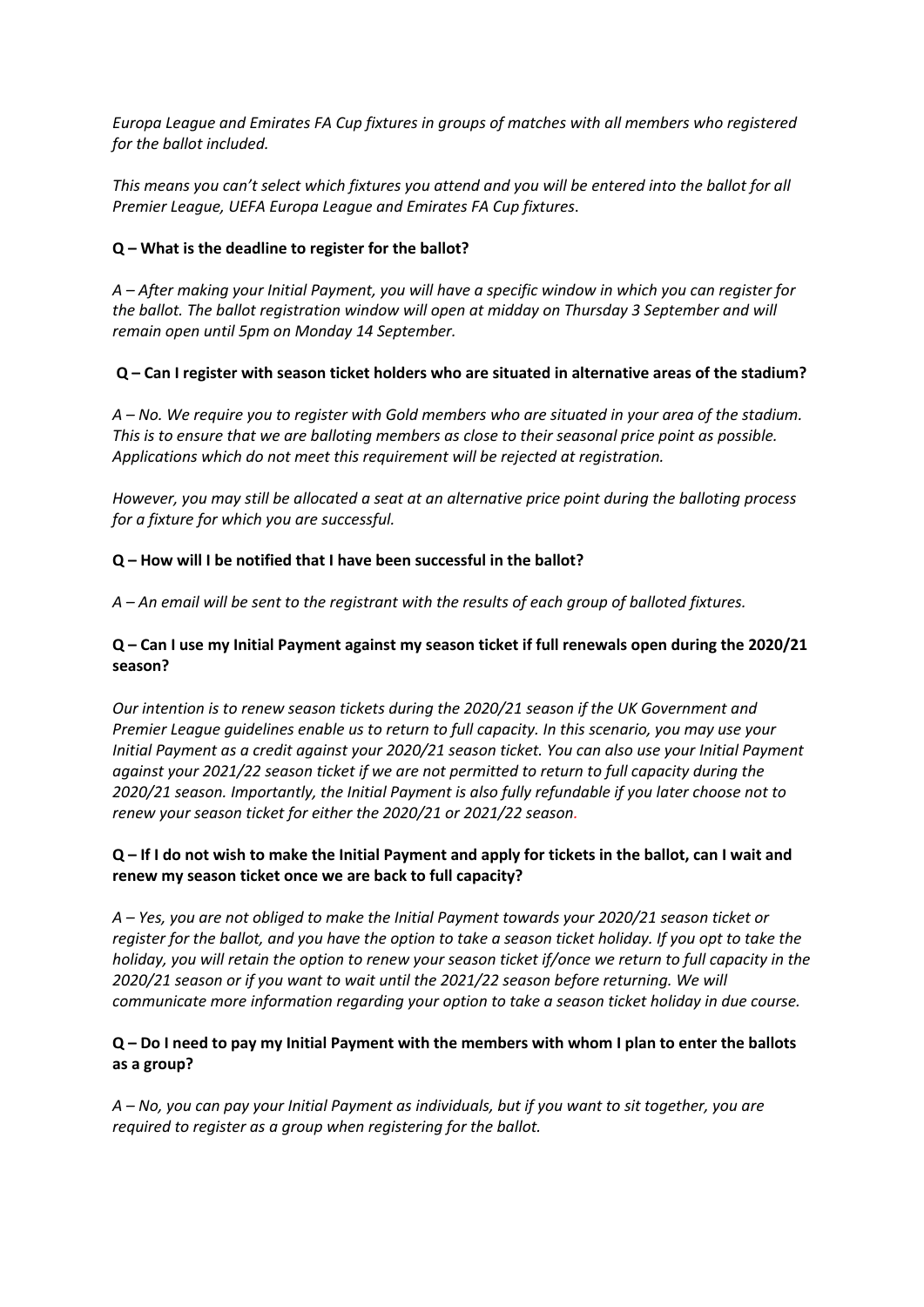*Please note, if you are intending to attend as a group it is your responsibility to adhere to UK Government guidelines on mixing households.*

## **Q – I have paid my Initial Payment, when will I be able to access the ballot registration process for reduced capacity fixtures for myself and any group members?**

*A – There will be a be a short validation period between paying the Initial Payment and when you can register yourself and any group members for the ballot process.* 

*If you did not have sufficient funds in your Ticket Exchange Account but you have paid your Initial Payment via e-tickets, then you will be able to register from 11am (UK) the next day.*

*If you retained your behind closed doors and cup tie credits from the 2019/20 season in your account and opted in for the 2020/21 season, please see the below table for the specific timings on when you will be eligible to register for the balloting of reduced capacity fixtures. Failure to complete the registration phase will result in you being excluded from the ballots.*

| <b>Timings for Opted in Members</b>         |                                              | <b>Eligible for Ballot</b> |
|---------------------------------------------|----------------------------------------------|----------------------------|
|                                             |                                              | <b>Registration</b>        |
| 02/09/2020 09:00 (Initial<br>Payments open) | 02/09/2020 23:59                             | 03/09/2020 11:00           |
| 03/09/2020 00:00                            | 04/09/2020 15:00                             | 04/09/2020 18:00           |
| 04/09/2020 15:01                            | 08/09/2020 23:59                             | 09/09/2020 11:00           |
| 09/09/2020 00:00                            | 10/09/2020 17:00 (Initial Payments<br>close) | 12/09/2020 11:00           |

#### **Q – Can I amend my ballot registration online, after I have submitted my request.**

*A – Yes, providing the window to register is still open, you can withdraw your online application and resubmit a new request.* 

### **Q – What happens if I apply to pay by the finance option and the agreement is not confirmed in time for registration process**?

*A – We recommend that you apply and complete your finance agreement immediately after the Initial Payment window commences to ensure the agreement is approved and you don't miss the deadline to register in the ballot.*

## **Q – What is the maximum number of members allowed in a group when registering for the ballot process?**

*A – The maximum group size is four. You can register up to four people who have made their Initial Payments and whose season tickets are situated in the same area of the stadium. It is your responsibility to ensure that your group is adhering to current UK Government guidelines on the mixing of households.*

#### **Q – Are you balloting each member in their registered groups or as individuals?**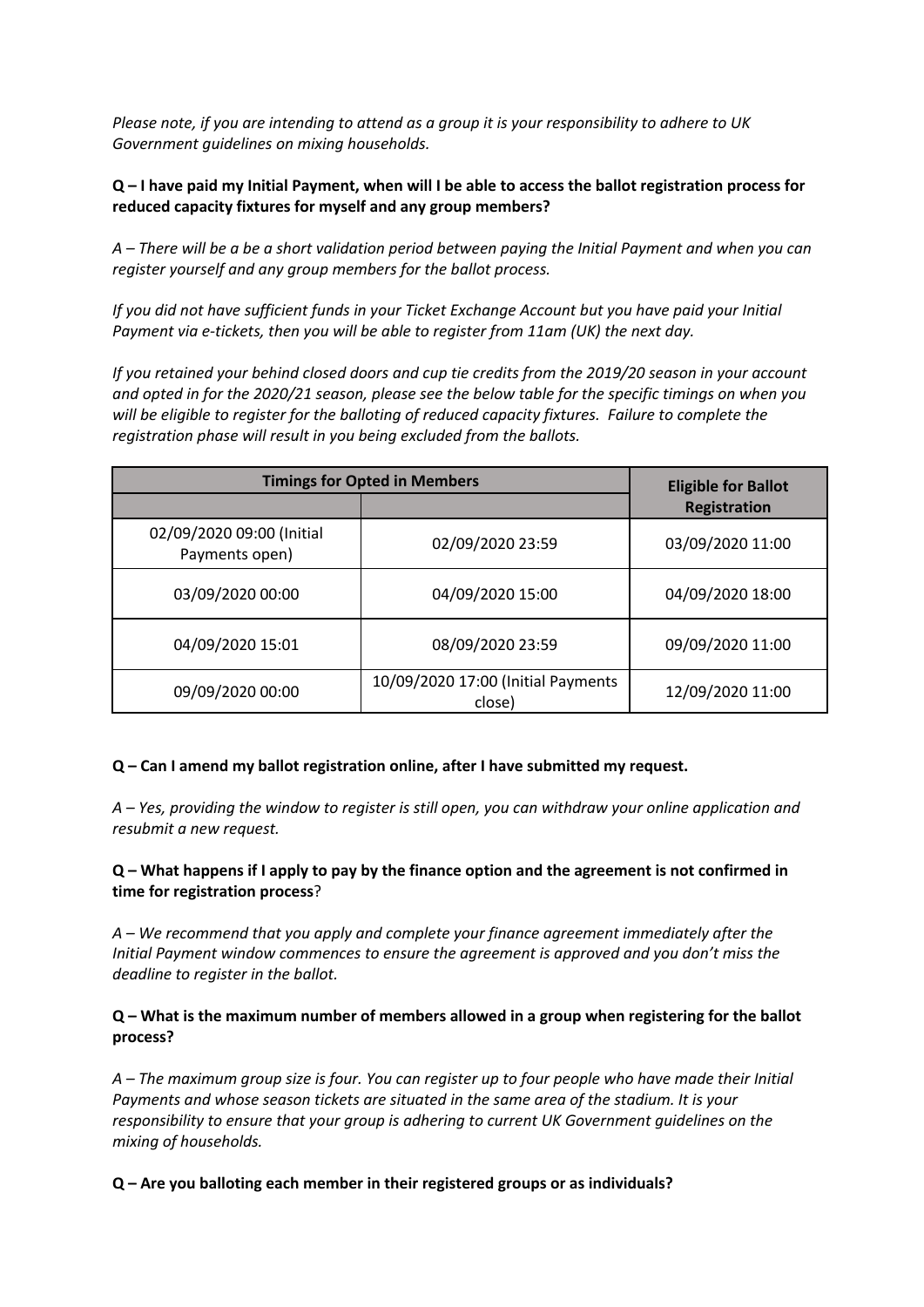*A - We will be balloting in groups (maximum 4) to ensure that fans who register as a group will not be attending alone. If your group is successful for any of the grouped games, your group will be seated within your seasonal price tier or the best available seats.* 

*If you register for the ballot as an individual, you will be balloted as an individual.*

## **Q – Can I register with my group at the start of the season to be included for all fixtures that will be balloted?**

*A – Yes, once you enter the ballot at the start of the season, you and your group are committed for the season.*

## **Q – Why are season ticket holders being asked to enter a ballot now for all reduced capacity games in the 2020/21 season as opposed to opting into individual games?**

*A – While we are operating at reduced capacity it is important that we secure a commitment to the balloting process from our season ticket holders, and if we are able to increase capacity during the 2020/21 season, it is important that we retain that commitment.* 

*This is a similar approach to the season ticket model where fans commit for the entirety of the season and it gives fans the best chance of attending as many matches as possible. As with the season ticket model, this will avoid a situation whereby the club requires to sell a large amount of tickets for matches later in the season where fans have no commitments to buy tickets.*

## **Q – I hold seats which are not in my name. How can I inform the club of the person using my season ticket for the 2020-21 season?**

*A – There will be a window from 3 – 30 September in which you can inform us of any changes.*

*It is important that you provide the name of the person attending Emirates Stadium as they will be required to provide ID before gaining entry. If you are planning on sharing your seat between several family members, then its recommended that you use the Ticket Transfer service which will be available for a limited time before a game is played.* 

*The information provided will only be used for match day checks and will NOT update the information held against your season ticket.* 

## **Q – I can no longer attend the fixture; how can I officially transfer my ticket to a family member or friend?**

*A – You can use the Ticket Transfer service to transfer the ticket to a family member or friend. Please note, it is your responsibility to ensure the match attendees are adhering to UK Government guidelines on mixing households.* 

*It is important that you provide the name of the person attending Emirates Stadium as they will be required to provide ID before gaining entry. The information provided will only be used for match day checks and will NOT update the information held against your season ticket.*

**Q – I am a Gold member and would like to use the Ticket Transfer service to send my ticket to a family/friend member, will I be charged the £1 service fee?**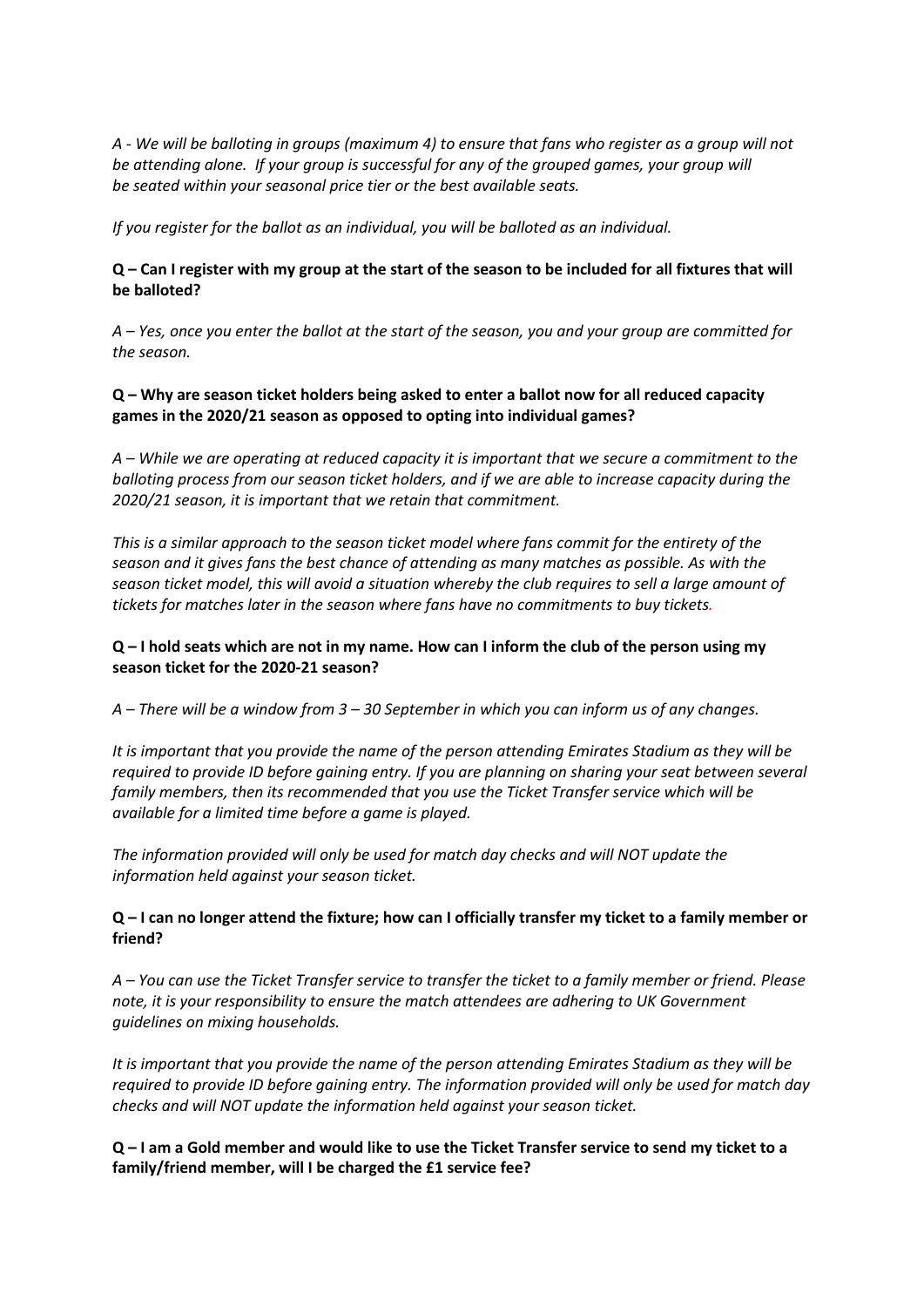*A – No charge will be applied for the use of this service during the ballot process.*

## **Q – After I have submitted my application, can I add to my group size if the registration window is still open?**

*A – If you have not reached the maximum number of 4 members per group, please call the Service Centre on 020 7619 5000 for further assistance. Opening times 9:30-17:00 (Mon-Fri)*

### **Q - Can I remove members from my group after I have registered for the ballot?**

*A – If this scenario occurs, please contact the Service Centre on 020 7619 500 for assistance. Opening times 9:30-17:00 (Mon-Fri)*

#### **Q – If I opt out of the balloting process but my circumstances change, can I enter at any stage?**

*A – If this scenario occurs, please call the Service Centre on 020 7619 5000 for further assistance. Opening times 9:30-17:00 (Mon-Fri)*

### **Q – I do not have a smart phone or a computer, but I would like to register in the ballots for the reduced capacity fixtures, how can this be done?**

*A – If this scenario occurs, please call the service centre on 0207 619 5000 for further assistance. Opening times 9:30-17:00 (Mon-Fri)*

## **Q - If one or more of my group has a concessionary membership (senior citizen or child) will I be able to apply for a concessionary priced ticket?**

*A – If you make your Initial Payment and register for the ballot you will be balloted in the area that your season ticket is usually situated. If you hold a concessionary priced season ticket within the Family Enclosure, you will automatically be charged the concessionary price for your seat. Concessionary priced seats will not be available in any other areas of the stadium.* 

## **Q – My season tickets are situated in the Family Enclosure, but I do not wish to bring my children into the stadium environment. Can I still register for the ballot without my children?**

*A – We appreciate that this might be a concern for members situated in the Family Enclosure, so we are not applying the usual rules and are happy for you to register without your children for the ballot process. Please note it will not be possible to add them at a later stage.* 

#### **Q – Can I pay the Initial Payment even if I do not wish to enter ballots?**

*A – Yes, but this is not a requirement.*

#### **Q – Are you guaranteeing me at least one of the fixtures in each grouped ballot?**

*A - It's our intention to run each ballot in groups of between 3 and 6 matches. However, we can't confirm this number until we have clarity on the stadium capacity. We're currently estimating that capacity will be between 15 and 25% and we're working with the relevant authorities to confirm this.*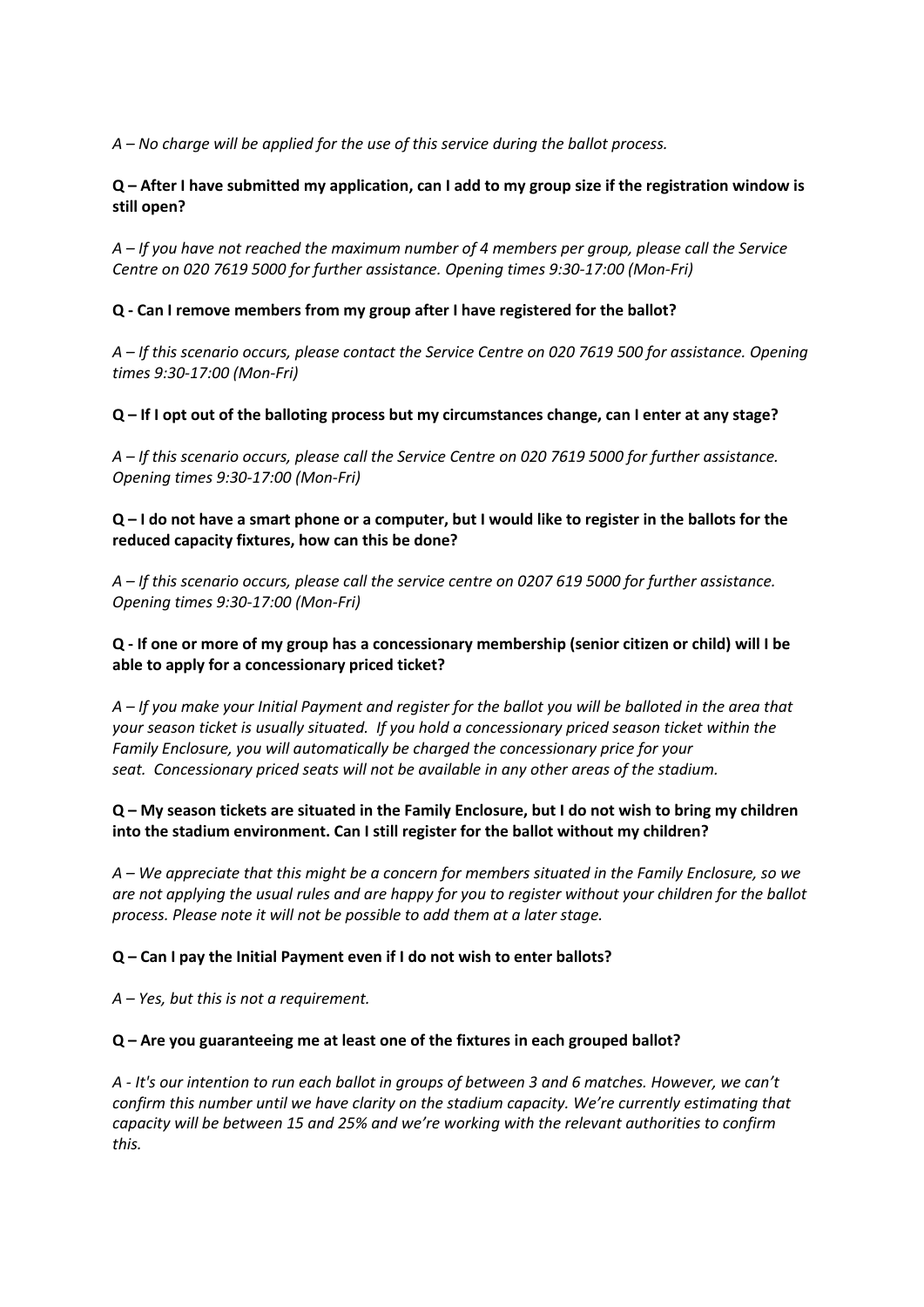*We want our fans to attend as many matches as possible. At this stage we're working on the assumption that fans are likely to be successful for anywhere between 1 in 3 and 1 in 6 games, subject to availability. We will be able to communicate a more accurate likelihood of success in the ballot once we know the final capacity and how many fans have registered for the ballot*

## **Q – Will I be allocated seats in my regular block or could I be balloted into an alternative block at the same price point?**

*A – It is our aim to allocate you seats in the same price band as your usual season ticket. This could be in an alternative block or row and in some cases, a slightly higher price point.*

*Please note, the lower tier will be balloted as one whole area so members could be allocated seats in any block (excluding the Family Enclosure).*

## **Q – Once I have been allocated a seat can I request that it is moved to sit near friends/family members?**

*A – No. The stadium will be fully utilised and configured within safe distancing guidelines, so we will not be able to move your seats.*

### **Q – I cannot attend the fixture which I have been successful for, can I get a refund?**

*A – We will not be issuing refunds. We will be enabling the Ticket Transfer service for members that have purchased tickets but are no longer able to attend. You will be able to transfer the ticket that you are unable to use to a friend or family member, but changes to the group must adhere to current Government guidelines with regards to mixing households.*

## **Q – Can you confirm if my Gold card will be activated for any tickets that I am successful for in the ballot, or will I be sent e-tickets to gain entry?**

*A – We will confirm the process for match tickets in due course.*

#### **Q – Will the Carabao Cup will be included in the ballot process?**

*A – No, the Carabao Cup will not be included in the ballot process for Gold members.*

*We will issue further guidance regarding Carabao Cup matches for Gold season ticket holders in due course.*

### **Q – Will I be notified before each ballot takes place and if so, will the communication include the group of fixtures I am being balloted into?**

*A – Yes, we will send an email with the date the ballot will take place and the group of fixtures that are being balloted. We will also publish this on the ticketing page at Arsenal.com*

#### **Q – I am a disabled supporter, what happens if my Personal Assistant or I cannot attend a game?**

*A - If this scenario occurs, please contact the Disability Liaison Team on 020 7619 5050 (9.30 to 17.00 Monday to Friday) or on a matchday, please call the Arsenal Switchboard on 020 7619 5003.*